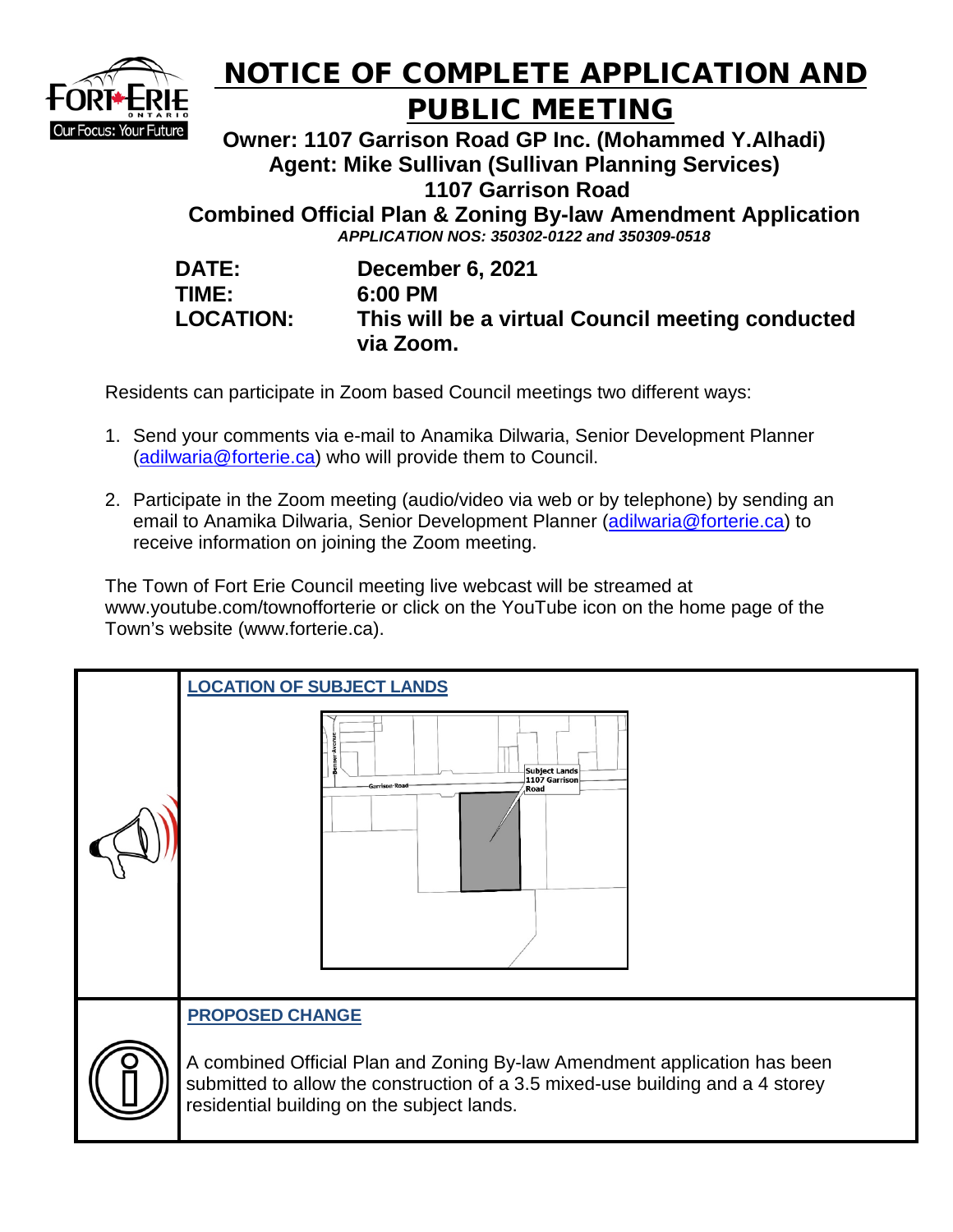|                     | The mixed-use building is proposed to include 589.4 sq. m of commercial space, a 56<br>seat restaurant and 15 dwelling units. The residential building is proposed to be<br>located in the rear portion of the subject property and would include 86 dwelling units.<br>The subject property is located within the Urban Area and is currently designated<br>Urban Residential in Town's Official Plan. The applicant is requesting to redesignate<br>the front portion of the property to Commerical to facilitate the construction of the<br>mixed-use building. The Urban Residential designation would be maintained on the<br>rear portion of the property that will contain the residential building.<br>The lands are currently zoned Neighbourhood Development (ND) Zone. The applicant<br>is requesting to rezone the front portion of the property to a site-specific Highway<br>Commercial (C3) Zone. The site-specific regulations are requested to allow an<br>increase in building height to 3.5 storeys and a reduction in the front yard setback. The<br>rear portion of the property is proposed to be rezoned to a site-specific Residential<br>Multiple 2 (RM2) Zone. The site-specific regulation is requested for a reduction in the<br>minimum lot area. |
|---------------------|--------------------------------------------------------------------------------------------------------------------------------------------------------------------------------------------------------------------------------------------------------------------------------------------------------------------------------------------------------------------------------------------------------------------------------------------------------------------------------------------------------------------------------------------------------------------------------------------------------------------------------------------------------------------------------------------------------------------------------------------------------------------------------------------------------------------------------------------------------------------------------------------------------------------------------------------------------------------------------------------------------------------------------------------------------------------------------------------------------------------------------------------------------------------------------------------------------------------------------------------------------------------------------|
|                     | <b>GETTING MORE INFORMATION</b>                                                                                                                                                                                                                                                                                                                                                                                                                                                                                                                                                                                                                                                                                                                                                                                                                                                                                                                                                                                                                                                                                                                                                                                                                                                |
|                     | Input on the Combined Official Plan & Zoning By-law Amendment is welcome and<br>encouraged. You can provide input by speaking at the public meeting or by making a<br>written submission to the Town. Please note that unless you do one of the above now,<br>you may not be able to appeal the decision later.                                                                                                                                                                                                                                                                                                                                                                                                                                                                                                                                                                                                                                                                                                                                                                                                                                                                                                                                                                |
|                     | A copy of the Information Report will be available to the public by 5:00 PM on<br>December 1 <sup>st</sup> , 2021. The information report will be available in the Council agenda<br>portion of the Town's Web Site: www.forterie.ca or by contacting Anamika Dilwaria,<br>Senior Development Planner.                                                                                                                                                                                                                                                                                                                                                                                                                                                                                                                                                                                                                                                                                                                                                                                                                                                                                                                                                                         |
| HAVE<br>YOUR<br>SAY | <b>CONTACT INFORMATION</b><br>Anamika Dilwaria, MCIP, RPP, Senior Development Planner<br><b>Planning and Development Services Department</b><br><b>Town Hall, 1 Municipal Centre Drive</b><br>Fort Erie, Ontario L2A 2S6<br>905-871-1600 ext. 2507<br>Or by e-mailing your comments to: adilwaria@forterie.ca                                                                                                                                                                                                                                                                                                                                                                                                                                                                                                                                                                                                                                                                                                                                                                                                                                                                                                                                                                  |
|                     | <b>PROVIDING YOUR COMMENTS OR REQUESTING NOTICE OF DECISION</b>                                                                                                                                                                                                                                                                                                                                                                                                                                                                                                                                                                                                                                                                                                                                                                                                                                                                                                                                                                                                                                                                                                                                                                                                                |
|                     | To provide input in writing, or to request written notice of the decision of the<br>Combined Official Plan and Zoning By-law Amendment, please send a letter c/o<br>Carol Schofield, Manager, Legislative Services/Clerk, 1 Municipal Centre Drive,<br>Fort Erie, Ontario, L2A 2S6 or an email to cschofield@forterie.ca                                                                                                                                                                                                                                                                                                                                                                                                                                                                                                                                                                                                                                                                                                                                                                                                                                                                                                                                                       |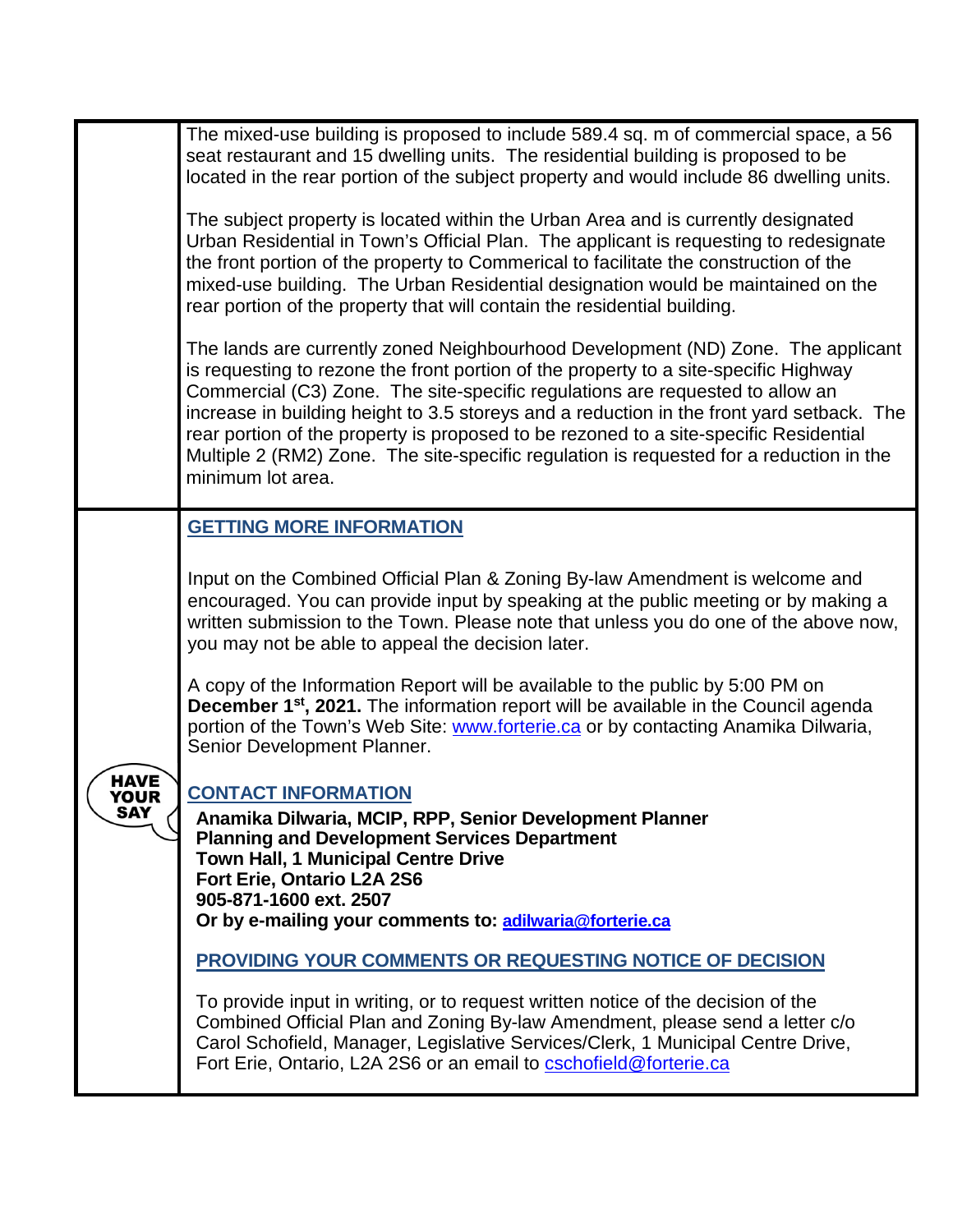| PLANNING ACT LEGAL NOTICE REQUIREMENTS                                                                                                                                                                                                                                                                                                                                                                      |
|-------------------------------------------------------------------------------------------------------------------------------------------------------------------------------------------------------------------------------------------------------------------------------------------------------------------------------------------------------------------------------------------------------------|
| The Town of Fort Erie has not yet made a decision regarding this application.<br>After considering any written comments and the comments from the public meeting, a<br>Recommendation Report will be prepared for a future Council-in-Committee meeting.                                                                                                                                                    |
| If a person or public body would otherwise have an ability to appeal the decision of the<br>Town of Fort Erie's Municipal Council to the Ontario Land Tribunal but the person or<br>public body does not make oral submissions at a public meeting or make written<br>statements to the Town of Fort Erie before the by-law is passed, the person or public<br>body is not entitled to appeal the decision. |
| If a person or public body does not make oral submissions at a public meeting, or make<br>written submissions to the Town of Fort Erie before the by-law is passed, the person or<br>public body may not be added as a party to the hearing of an appeal before the Ontario<br>Land Tribunal unless, in the opinion of the Tribunal, there are reasonable grounds to do<br>SO.                              |
| For more information about this matter, including information about appeal rights, please<br>send a letter c/o Carol Schofield, Manager, Legislative Services/Clerk, 1 Municipal<br>Centre Drive, Fort Erie, Ontario, L2A 2S6 or an email to cschofield@forterie.ca                                                                                                                                         |